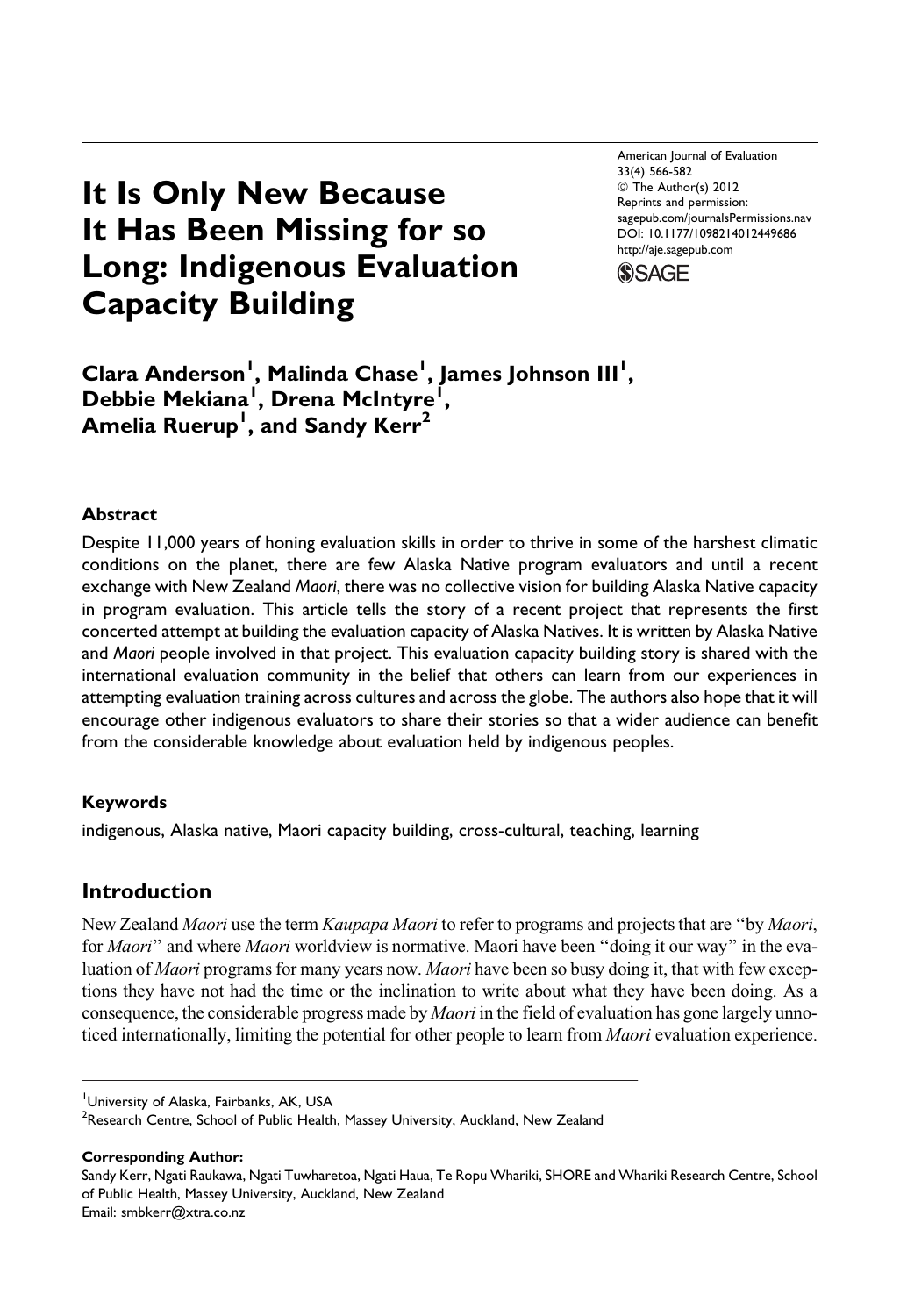For indigenous Alaska Natives living half the world away from Aotearoa New Zealand, their context and therefore their experiences of program evaluation has been markedly different from those of indigenous New Zealanders. For Alaska Natives, evaluation has always been ''done to us'' or at best ''done with us'' and until a recent evaluation capacity building project between indigenous Maori from Aotearoa New Zealand and Alaska Native people, there was no collective vision for program evaluation allowing the use of indigenous knowledge or for ''doing it our way.'' This article describes the vision and the beginnings of building Alaska Native evaluation capability and capacity.

The article is cowritten by Alaska Native and *Maori* authors. The article was peer reviewed by Whariki colleagues who were a part of the capacity building project team. The article seeks to privilege the Alaska Native voices as they have previously been without voice in evaluation. To facilitate this, Alaska Native authors ''speak'' for ourselves (words in italics). When first ''speaking'' we introduce ourselves in ways that are appropriate to us, coming as we do from different tribes and villages and with diverse professional experience. These biographical details have been included as they provide the context for our writing, connecting us to the people and places that truly identity who we are as native people.

#### Amelia Ruerup

My Tlingit name is Tlagoonk. I was named after my paternal grandfather. I am of the Eagle moiety, Chookaneidi (Bear) clan. My father is Chief Gooch-eesh (Father of the Wolves) of the Kach-adi clan (the Land Otter People) of Hoonah, Southeast Alaska. My mother is Susan Price of Irish decent and amazing character. Through guidance from my Elders, I have learned the importance of cultural balance and presence in my life and strive to ''know both sides.'' I live in Fairbanks with my children and consider both Hoonah and Interior Alaska my home.

Prior to meeting our Maori evaluators, the thought of evaluating our own programs had never crossed my mind, however it was one of those things that once brought to my attention, the gaping hole that had always been there had become obviously apparent. This presented more questions than answers which was actually more inspiring than daunting and acted as a catalyst for seeking answers and establishing more pointed questions.

It seemed so simple, we should have our own evaluators, and it made sense. So why hadn't any of us thought of this before? There are so many explanations of historical and cultural nature. Over years of subjugation, racial tension and bouts with inequality and trickle effects of colonization, many things that were once proudly ours are at a loss of ownership. However, looking past the injustices that are relatively recent in the historical scheme of things, our people possess a rich history of evaluative practices that resulted in strict protocols and cultural lessons that led to prosperity, passed down from generation to generation, orally, through teachings. My grandfathers and grandmothers evaluated constantly, deriving the best ways, that's what they passed down, what worked. We did have "indigenous evaluation.'' It's only a new concept because it's been missing for so long.

What I found most exciting was the empowerment and feeling of ownership that indigenous evaluation presented. I had not thought of evaluation as an area of personal, cultural, or professional interest. Evaluation was something that someone else did, with clipboard in hand, pursed lips, stern look of disapproval and critical comments which we would never see because it was about us, not for us, meant for a shelf in someone's office I'd never meet and no one I knew would probably ever read and even if they did, probably would never understand. However, no one had ever told me that ''indigenous'' evaluation existed or was an option.

The first part of this article briefly outlines the path leading to the Ukk'aa—Te Ropu Whariki (Whariki) evaluation capacity building project, followed by a description of the teaching and learning aspects of the capacity building project. Whariki are the Maori research group from Massey University, New Zealand, who were involved in the project. Ukk'aa arose out of the Interior-Aleutians Campus, University of Alaska Fairbanks.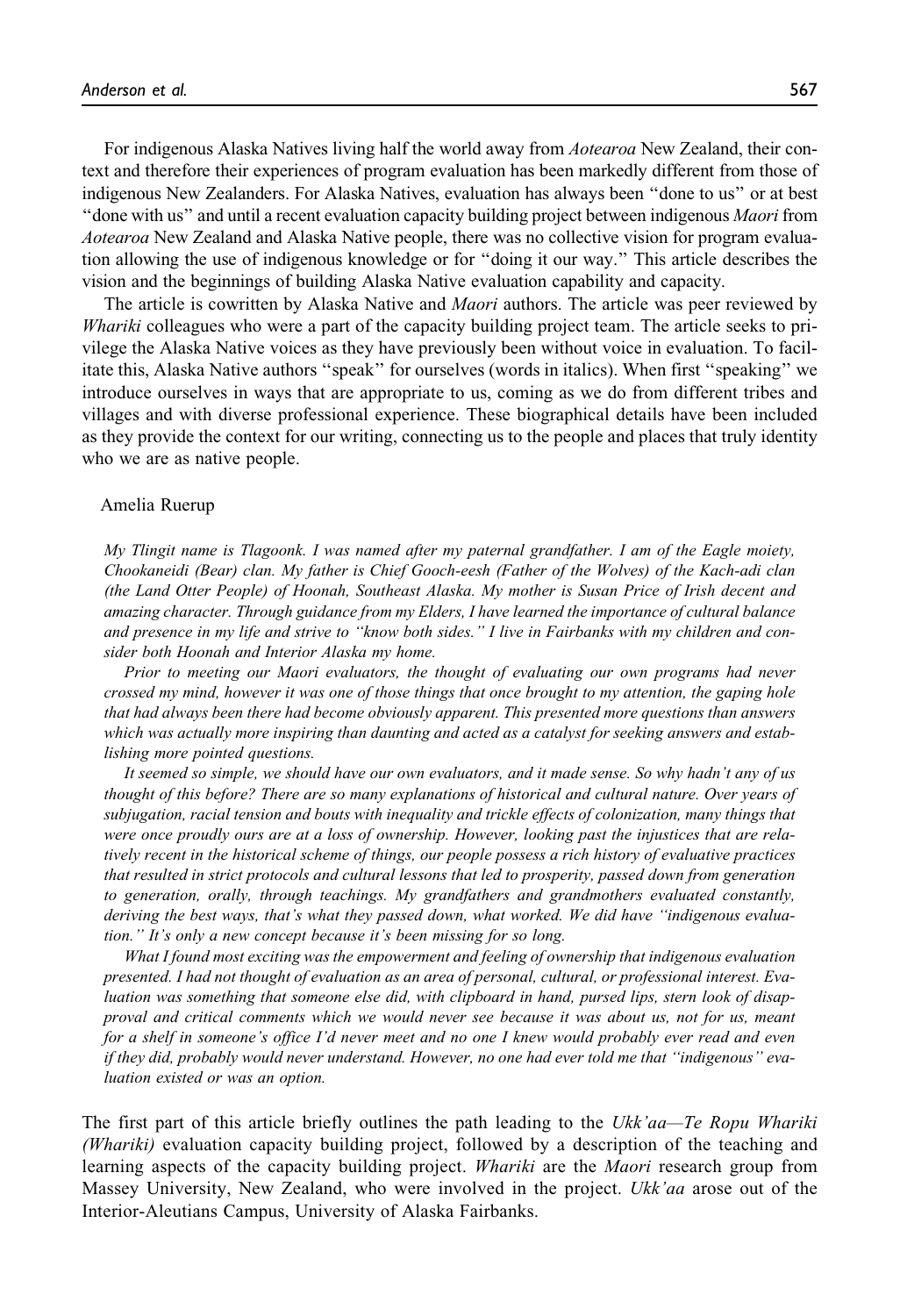Ukk'aa and Whariki each share their respective reflections on the challenges and successes of the teaching and learning including the advantages and barriers to the project arising from its mediation through nonindigenous institutions from two different nations and the use of technology including videoconferencing, telephone-conferencing, e-mail, and web group to sustain momentum between face-to-face exchanges.

Following this, both groups outline what they learned from participating in this project and reflect on the outcomes from the evaluation capacity building process. The last word belongs to Ukk'aa, as they look to the future and the way forward from here for Alaska Native evaluation capacity building.

# Background to the Capacity Building Project

In 2008, Clara Anderson was the Director of the Interior-Aleutians Campus (IAC) of the University of Alaska, Fairbanks, and attended an Evaluation Conference in Aotearoa New Zealand. She attended to support a colleague whom she had encouraged to begin a doctorate on indigenous based evaluation the previous year. The colleague was not an Alaska Native but she had conducted many internal evaluations for the IAC and had an interest in developing expertise conducting indigenous based external program evaluations.

For many years, the IAC Director had struggled to find external evaluators for their grant programs and none were Alaska Native. The Director was unaware at the time that ''indigenous evaluation'' existed as a term that was used by indigenous evaluators in other contexts. By the time the two attended the Aotearoa New Zealand Evaluation Association (ANZEA) Conference in Rotorua in July 2008, this was the second evaluation conference for the evaluator-come-doctoral-student and she was looking to interview people about indigenous evaluation for her doctoral thesis. In Aotearoa New Zealand they both were surprised to find that almost a third of those attending were indigenous people. $<sup>1</sup>$ </sup>

The strong presence of indigenous evaluators at the Aotearoa New Zealand conference inspired the IAC Director to catch the vision for indigenous evaluation and dream of the day when Alaska Natives would have what Maori had in New Zealand:

- 1. Maori aspirations fully considered in the evaluation
- 2. A significant pool of skilled Maori evaluators
- 3. Maori evaluating Maori programs
- 4. Non-*Maori* evaluators having considerable knowledge and respect for *Maori* culture and working in partnership with Maori.

From that ANZEA conference in 2008, a plan was made to build Alaska Native Evaluation capability and capacity. Te Ropu Whariki, a Maori research and evaluation group from Massey University who, along with their Treaty partnership group Social and Health Outcomes Research and Evaluation (SHORE), are the largest providers of evaluation training in New Zealand (Adams & Dickinson, 2010), were contracted to provide two, 2-day evaluation training workshops in Alaska, linked with mentoring support and monthly video/teleconferencing.

# Planning the Capacity Building Project

IAC perspective and beginnings of Ukk'aa

### Clara Anderson

Clara Anderson (Koyukon Athabascan) was the Director of the Interior-Aleutians Campus (IAC), a rural community campus under the College of Rural and Community Development at UAF. IAC has had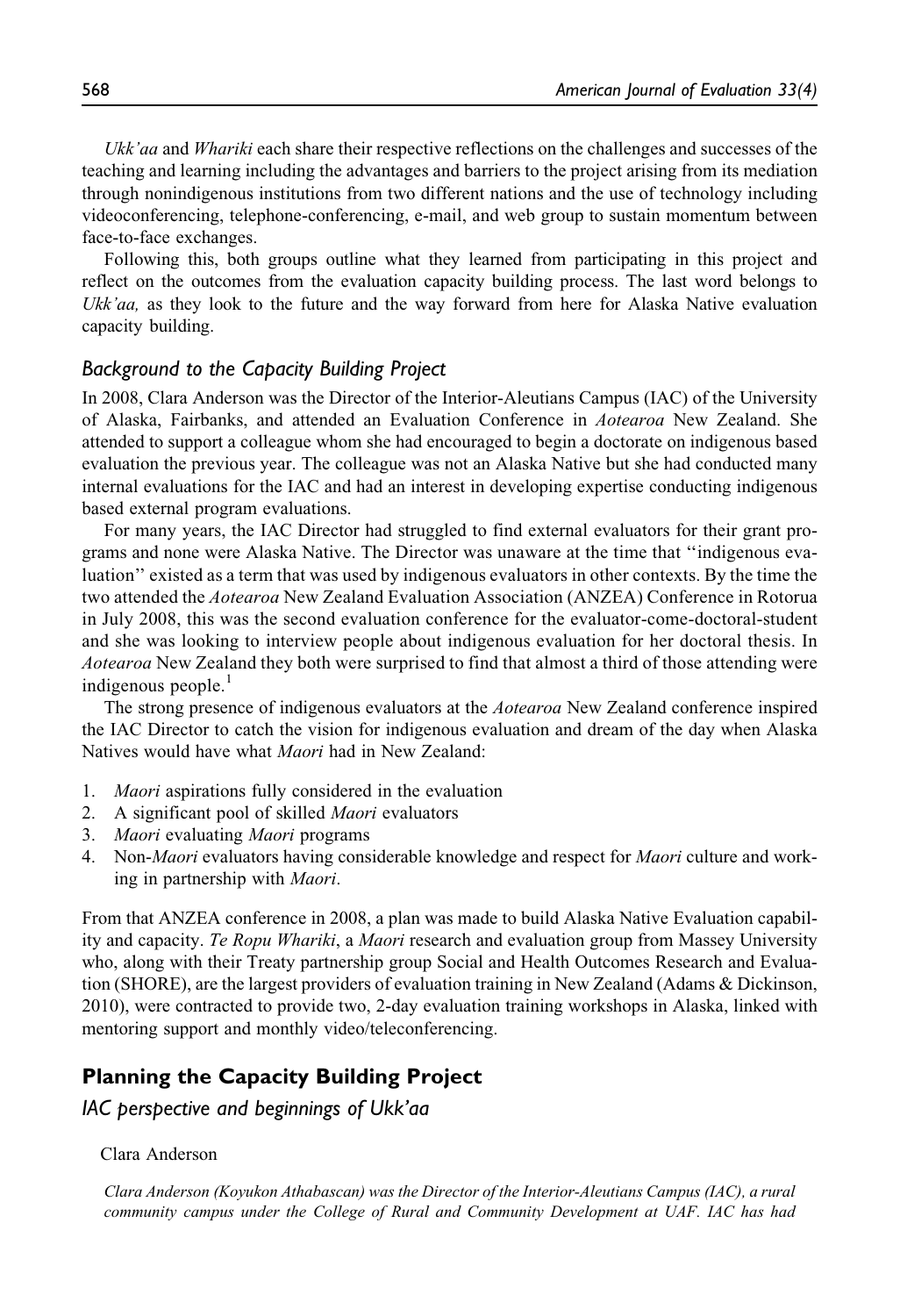success in pioneering programs that interface Alaska Native Knowledge and traditions with Western learning thereby providing access to place appropriate careers and higher education to new groups of indigenous and rural students. IAC has several new workforce occupational endorsements as well as a Science, Technology, Engineering, and Math (STEM) Program that is of interest to students who want to increase their workforce skills and prepare for new careers. Ms. Anderson received a BA in Sociology from the University of Alaska Fairbanks and an MSW from Portland State University.

The plan was to draw together a small cadre of capable graduates for two workshops with teaching and mentoring between workshops using videoconferencing, a web group, and e-mail. A cadre is a nucleus of trained people around which a larger group can be built and trained and so the vision was to train a small group who would catch the vision for indigenous evaluation, receive training and mentoring support and who could then build evaluation capacity from there. The cadre was given the Athabascan name Ukk'aa. It is the Athabascan term for an eddy or still place in a river. It is a place of reflection where upriver and downriver are both in view and is symbolic of evaluation's purpose from an Alaskan Native perspective.

Initially, a small number of Alaska Native people were invited to become part of Ukk'aa and attend the evaluation capacity building training, but word spread quickly and the number of attendees at the first workshop grew from the planned maximum of 10 to 26. The group consisted mostly of well-educated, highly competent Alaska Native people from around the State who came to the first training with varying motivations and levels of experience, interest, and commitment to pursuing program evaluation training. There were also a small number of self-selected nonnative people who attended.

#### Malinda Chase

My parents are Rudy Chase of Anvik, Alaska and Sandra originally of California. I was raised in Anchorage and later, when older in Anvik. I live with my daughter Deenaalee in Fairbanks, yet home for me is Anvik, or Gitringithchagg, which translates as ''the mouth of the long, long river,'' as my Auntie Alta once told me in our Deg Xinag Athabascan language. Anvik is located at the old mouth of the Anvik River, on the lower middle Yukon River. It is beautiful country and where I am connected to generations before me—to my ancestors. It is there that I am always welcome; forever accepted and can truly be myself.

I was motivated to attend the indigenous evaluation training given by Whariki, a group of indigenous evaluators from New Zealand, or ''Aotearoa'' as I also know it, after receiving an invitation from Clara Anderson at UAF IAC. My motivation stemmed from a desire to have a better understanding or a better handle on program evaluation, which I saw primarily as a funding and reporting requirement to get feedback on how the project was unfolding and being delivered. I knew that evaluation provided some feedback of how to make improvements to a project from the participant's or stakeholder's perspective but I also knew that often when individuals complete evaluation surveys, which was the one common feedback method that I was familiar with, they often did so in a rush or without being given much time to reflect and provide fuller or deeper answers. Given this experience with evaluation, I did not give it much credence. Evaluation was a ''removed process'' and I did not see it as an overly insightful tool: It was something required to be done but done by someone else—an evaluator who knew more about evaluation.

### Debbie Mekiana

Debbie Mekiana currently works at the University of Alaska Fairbanks as the director of Rural Student Services. She earned a bachelor's degree in Psychology and Inupiaq Eskimo from UAF. Debbie's graduate work was completed in Community Psychology also at UAF. She calls Anaktuvuk Pass, AK home, where she was raised by her Inupiaq father, Caucasian mother and their extended family that consists of the whole community. Debbie has two sons, In'uli and Usisana, who are being raised by the Yup'ik, Inupiaq and nonnative values.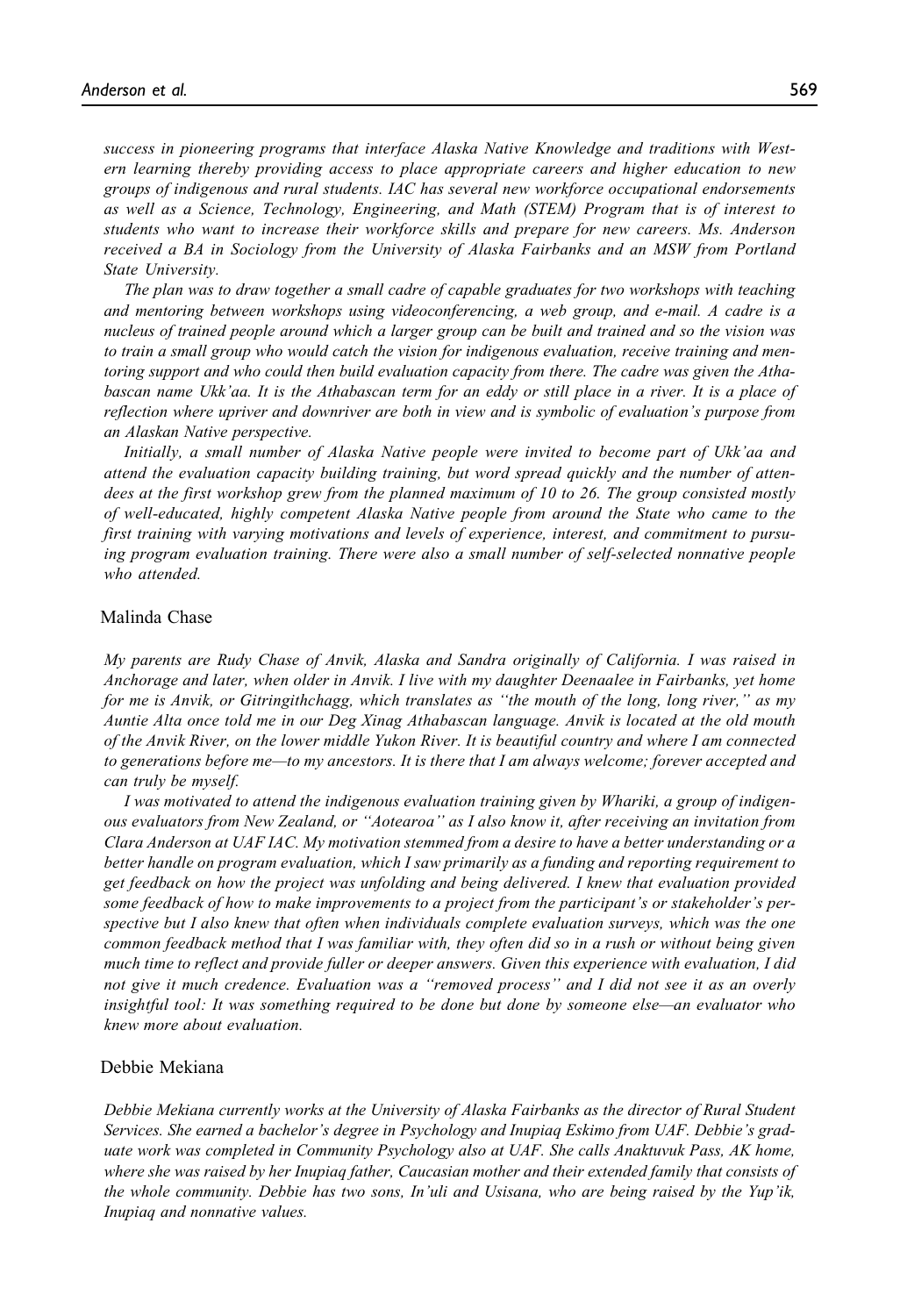I agree with Malinda's statement regarding evaluation's primary function being ''for reporting and funding requirements to get feedback on how the project is unfolding and delivered.'' When I facilitated a grant-funded program in my home community, the whole idea of evaluation was there for the above reasons. Reporting attendance was depressing because community members did not attend the program as much as one would hope. But then, local community ideas were not implemented in the planning so once again, we were ''programmed.'' My motivation for attending the training came from my interest in being able to evaluate a Native program with Native values rather than always attempting to make a Native program outcomes work for the nonnative evaluation process.

# Whariki Perspective on the Development of the Capacity Building Project

We planned to *hikoi* (journey) with our Alaskan Native colleagues, recognizing that the process was likely to be as important as the final destination (Moewaka Barnes, 2009). In the planning stages of the capacity building project, we tried to communicate frequently, learn as much as possible about what our colleagues hoped the project would achieve, about Alaska Native cultures and about the approaches and contexts for the practice of program evaluation in Alaska and the United States generally. In these early stages, we felt the distance as a very real barrier to ''journeying'' as communication was infrequent and mediated through unreliable technology. As a consequence, we were designing the project in less than optimal circumstances: we were unable to work in a fully collaborative way and were therefore still uncertain of the evaluation context or outcomes that the Alaskans wanted from the project; funding was not confirmed until 3 days before we left; and we did not know how many students we would have as the number of likely Ukk'aa students had risen from between 6 and 10 originally to 20+. Word had gotten out and people wanted to come—this showed great enthusiasm for the idea of indigenous evaluation, but threw out our planning as we had intended to work very intensively with a small group. We did what we always do in indigenous evaluation planning—we planned the first steps tightly and then held the plans loosely. We reminded each other to "trust the process" referring to the hikoi process (Moewaka Barnes, 2009). Hikoi as used in evaluation at Te Ropu Whariki incorporates the concepts of:

- $\bullet$ A collective journey
- $\bullet$ The goal of the journey is negotiated.
- All parties are united in their desire to achieve the goal.
- $\bullet$ Others with the same or complimentary goals may join along the way.
- $\bullet$ The journey itself is important for relationship building and learning.
- $\bullet$ It is by Maori, for Maori, toward Maori development and self-determination

An evaluation hikoi encompasses all of these things. For the purposes of helping to build Alaska Native evaluation capacity, we exchanged "Maori" for "indigenous" and trusted that we were on a collaborative journey that would unfold as we travelled together.

We saw ourselves as passing on evaluation theories, skills, and approaches from our indigenous context, to our indigenous cousins in Alaska. We knew that our theories and approaches to evaluation were strongly aligned with other Native American indigenous perspectives (LaFrance & Nichols, 2007):

- $\bullet$ Assessment of merit based on traditional values and cultural expressions;
- $\bullet$ Responsiveness to local traditions and cultures;
- $\bullet$ Ownership in defining evaluation meaning, practice, and usefulness;
- $\bullet$ Respect for tribal sovereignty and self-determination;
- $\bullet$ Evaluation as an opportunity to learn and go forward.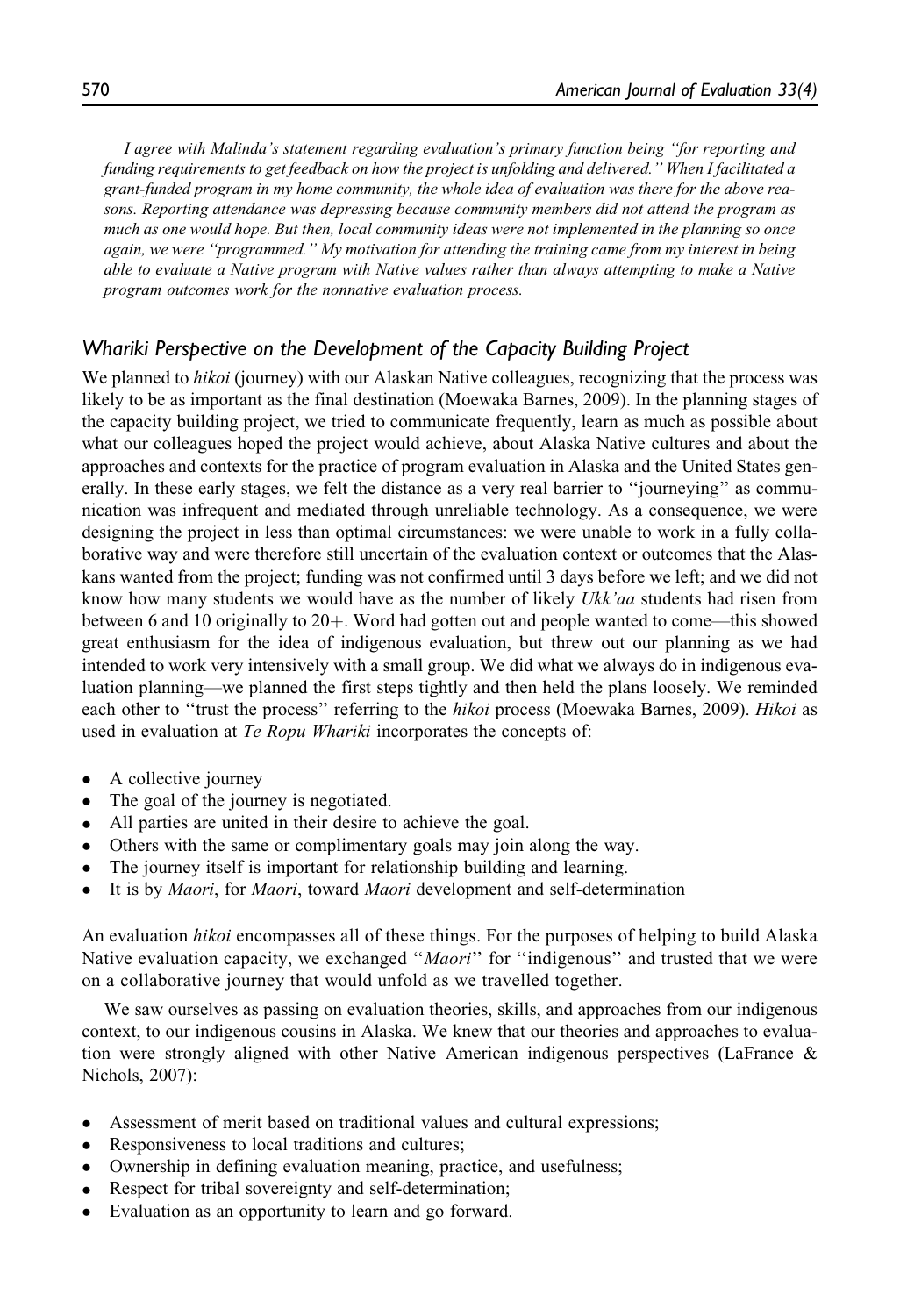

Figure 1. The evaluation cycle: catch the vision for indigenous evaluation.

In order to honor the sovereignty and self-determination of Alaska Native peoples, we planned to open our evaluation waka huia (traditional Maori treasure boxes) and allow Alaskan Native people to pick out the treasures that resonated for them in their context and would assist them with evaluation, and then to use them in whatever way seemed right for them.

# The Teaching and Learning Plan

The overarching aim of the project was for Alaskan Native participants to catch the vision for indigenous evaluation, learn basic theory and evaluation skills, and chart their own course for achieving evaluation capability and capacity. The plan was to hold two evaluation-training workshops in Alaska, linked with mentoring support and monthly video/teleconferencing. The expectation was that the Whariki team would teach the basics of indigenous evaluation theory and practice in the first workshop, mentor trainees as they used their new knowledge on a practical evaluation project, and reinforce the learning during the second workshop.

The first 2-day workshop introduced the participants to the idea of indigenous evaluation and gave them a complete evaluation process from design through implementation, reporting, and dissemination. The *Whariki* team shared stories from *Aotearoa* New Zealand and challenged participants to think about Alaska Native approaches to evaluation throughout. In keeping with Alaska Native worldviews, the framework *Whariki* introduced was cyclic and based on the workshop aim of catching the vision for indigenous evaluation (Figure 1).

During the first workshop, participants were partnered with a *Whariki* team member as an evaluation mentor. The mentoring relationship was to be built upon during the 4 months between workshops through regular e-mail and videoconferencing. Fortnightly videoconferencing lessons were also planned and a web group started.

The videoconferencing plan included teaching sessions on evaluation planning, evaluation design, data collection, making evaluative assessments, and testifying to results. Within each of these sessions, trainees were taught about Western and indigenous approaches and encouraged to reflect on Alaska Native understandings. Cultural values and metaphors, indigenous knowledge generation, community engagement, and the place of story were all highlighted and trainees were given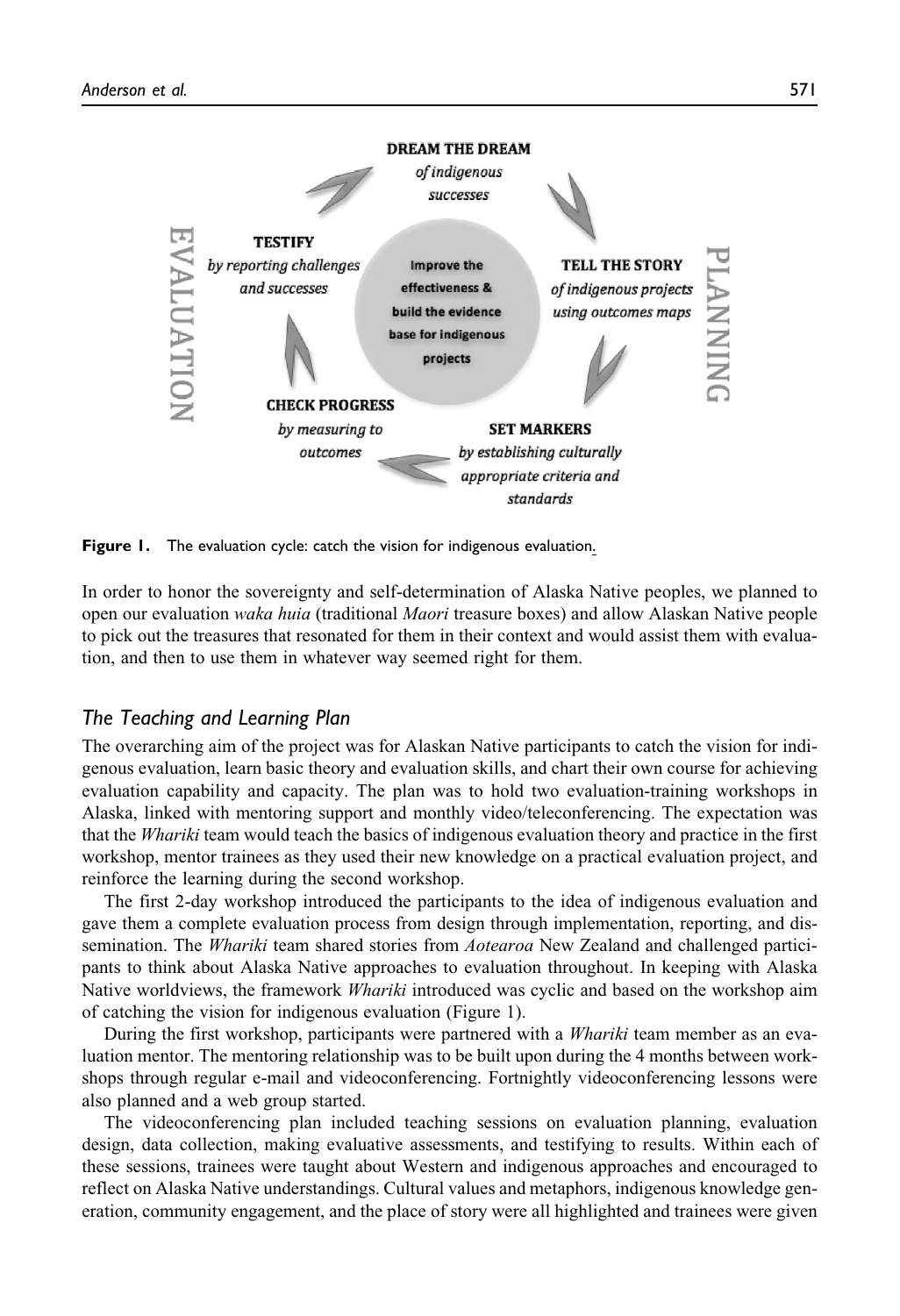readings and a range of exercises to complete for each session that further focused thinking on Alaska Native perspectives. For example, prior to the session on evaluation planning, trainees were to reflect on specific questions they would want to add to the Key Evaluation Checklist (Scriven 2003 in Davidson, 2005) if designing an evaluation for an Alaskan Native context. The exercises generated discussion and important data for ongoing reflection and use.

The second 2-day face-to-face workshop focused on using key learning on an actual evaluation project individual to each trainee. If trainees did not have a project, they worked in groups to plan Alaska Native evaluation capacity building and to develop an evaluation plan for the ongoing capacity building project. There was no plan for ongoing training past the end of the second workshop but we knew that further support would be needed to build Alaska Native evaluation capability and capacity (Adams & Dickinson, 2010). Everyone acknowledged that this was a beginning and carried an expectation that our journey together would continue in some way.<sup>2</sup>

# Ukk'aa Reflections on the Teaching and Learning

#### James Johnson III

I grew up in Fairbanks, Alaska with close ties to my relatives in Tanana, Rampart, and Ruby. I'm an undergraduate Sociology major at the University of Alaska Fairbanks and an Indigenous Research Assistant for Evaluation Research Associates where I assist in evaluative research of educational programs throughout rural Alaska. I'm also an alumnus of the Rural Human Services program and the Arctic Institute for Indigenous Leadership. I enjoy being a father, mentor, basketball player and working closely with the Native communities of the Interior.

I remember this being an introduction for most of the participants that sat through this workshop, including me. Although I'd been working on my Rural Human Services Practicum and was doing some evaluative things with this project, ''Indigenous Evaluation'' was still a mystery to me (as well as the concept of evaluation itself). Facilitating this workshop was a fabulous team of New Zealand Evaluators. The team immediately showed signs of great knowledge from a country far away, and there was also a feeling of familiarity about them that comforted me and gave me confidence in my position as a newcomer.

During this workshop and exchange of ideas about ''Indigenous Evaluation,'' the gathering also ignited many stories between New Zealanders and Alaskan Natives. I was especially fond of the different culture the New Zealand team brought to the training that left me fascinated with the idea of ''Indigenous Evaluation.'' During the workshop, I had the opportunity to show the group some of the software I was using to analyze data for my practicum project. At the time, I was doing several evaluative procedures that others were not doing, but I knew nothing about why I was doing it. It was a strange start, but the workshop gave me some great foundation into the discipline of ''Indigenous Evaluation.''

#### Amelia

I was so moved by the cultural presence within the Whariki professional task of bringing us up to speed with this idea of indigenous evaluation, capacity building and ownership. They began with meaningful songs, bestowed gifts to their hosts and wove into their entire presentation a seamless, binding connection to their culture. I've seen this at Koo.eex<sup>3</sup> and spoken, taught by my aunties, but in the workplace? Of course! Another epiphany of such simplistic nature, I felt sort of embarrassed for not already being in that frame of mind.

Throughout our training, our Maori friends were ever mindful to not present their approach as what we were supposed to do, rather an example of how they do it. We were encouraged to use our culture, songs, and stories to illustrate our approach and philosophies that made our evaluative process indigenous. There was no one way they could spell out for us, no canned or cookie cutter approach, no Iowabased standardized approach . . . so cool!!! They kept saying that we begin by dreaming the dream. All of this so foreign and so much like home.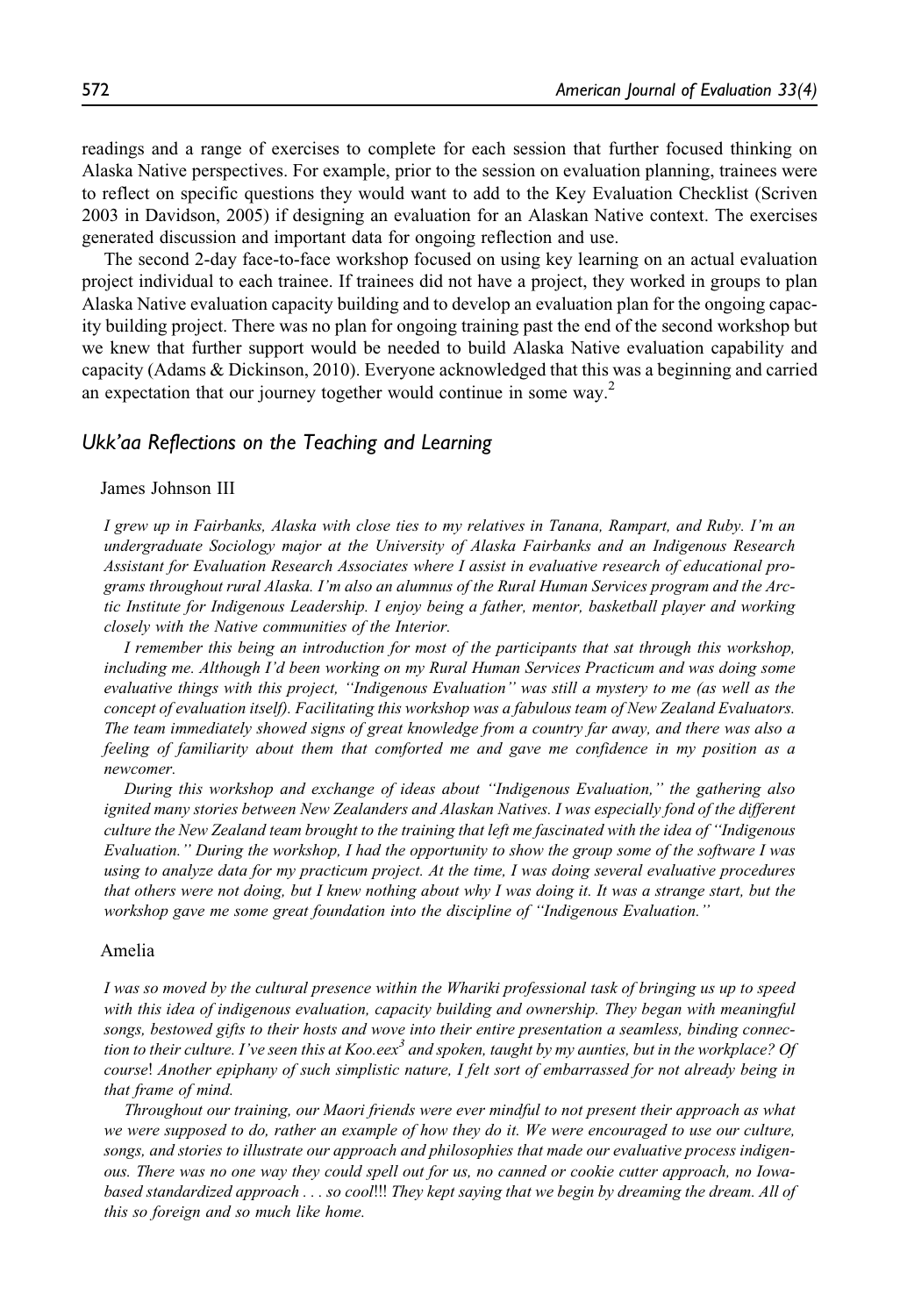However, it was difficult to learn about indigenous evaluation without having knowledge or even an interest in western evaluative processes. The Whariki team went so fast and I thought I should understand faster. It felt like the time I took a computer programming class and the teacher was so used to teaching upper-level courses that the intro course he was now teaching these ''newbies'' was difficult for him because he had to go from such an advanced state to the basics. I felt we were at the basics and not only did I want to be up to their speed, I felt bad for them teaching what I sure was a bunch of blank stares. But, I'm also happy that I didn't know so much of the western evaluative approach because I think that would have made it harder. I would then have to retrain myself and in this way, I can start fresh the right way!

#### Malinda

While the initial face-to-face evaluation meeting between Whariki and a larger group of invited and self-selected group of Alaska Native individuals came together, the overall capacity building process and really our hikoi, our journey together between Whariki and Ukk'aa has unfolded to respond to the ''place' we have been at collectively, in our indigenous evaluation exchange. To follow up with our first face-to-face meeting, a series of joint video combined with audioconference meetings were held between Whariki and the larger group—six of these distance meetings were scheduled. Also we were assigned a Whariki mentor as a resource in our overall understanding of evaluation. The intention was to keep the capacity building effort going and to continue maintaining and building the relationship. In Alaska, holding audioconference meetings is a fairly common form of conducting meetings and academic courses due to the size of and distance within the state.

As the series of distance conferences proceeded from month to month, we did lose some of the initial Alaska Native group members, and the number of those who remained involved declined. In part, this may have been because of the challenges of video and audioconferencing with a larger group, and that the online web meeting program that we were using was not familiar for the Alaskan group. And while the web resource was laid out well, it was almost too much information to shift through and respond to in a larger online group. It may also be connected to the fact that we as Native people have multiple commitments at tribal, as well as individual, family, and community levels. These commitments often impact building capacity in a number of arenas. As a result, there was a smaller group that subsequently met during our next face-to-face meeting with Whariki.

Individually my challenges included being overwhelmed with the amount of written resources and tools given to us with limited meeting time to review them; however, I see this as a desire by Whariki to let us know that indigenous evaluation was being done and there is evidence and methods in doing it.

# Whariki Reflections on the Teaching and Learning

We opened our evaluation *waka huia* to our indigenous colleagues and let them see everything we had in there. In hindsight, it was probably too much. We tried to hand over the best of our knowledge and experience of indigenous approaches to program evaluation gathered and gleaned over 20 years in Aotearoa New Zealand, but we should have been more selective given such a small number of actual face-to-face teaching hours.<sup>4</sup> As a result, some of what we tried to teach was not relevant, and we missed more relevant information because we were not prepared. For example, we were not always able to answer the questions about statistical analysis that arose during the training. Our context in *Aotearoa* New Zealand where evaluations in general seem to be less numbers orientated than in the United States and the situation of *Whariki* within a university-based research group with dedicated statisticians available to do the number crunching, meant that we lacked the knowledge and were caught unprepared to teach this part of evaluation that is very important, and often mandated in U.S. program evaluation.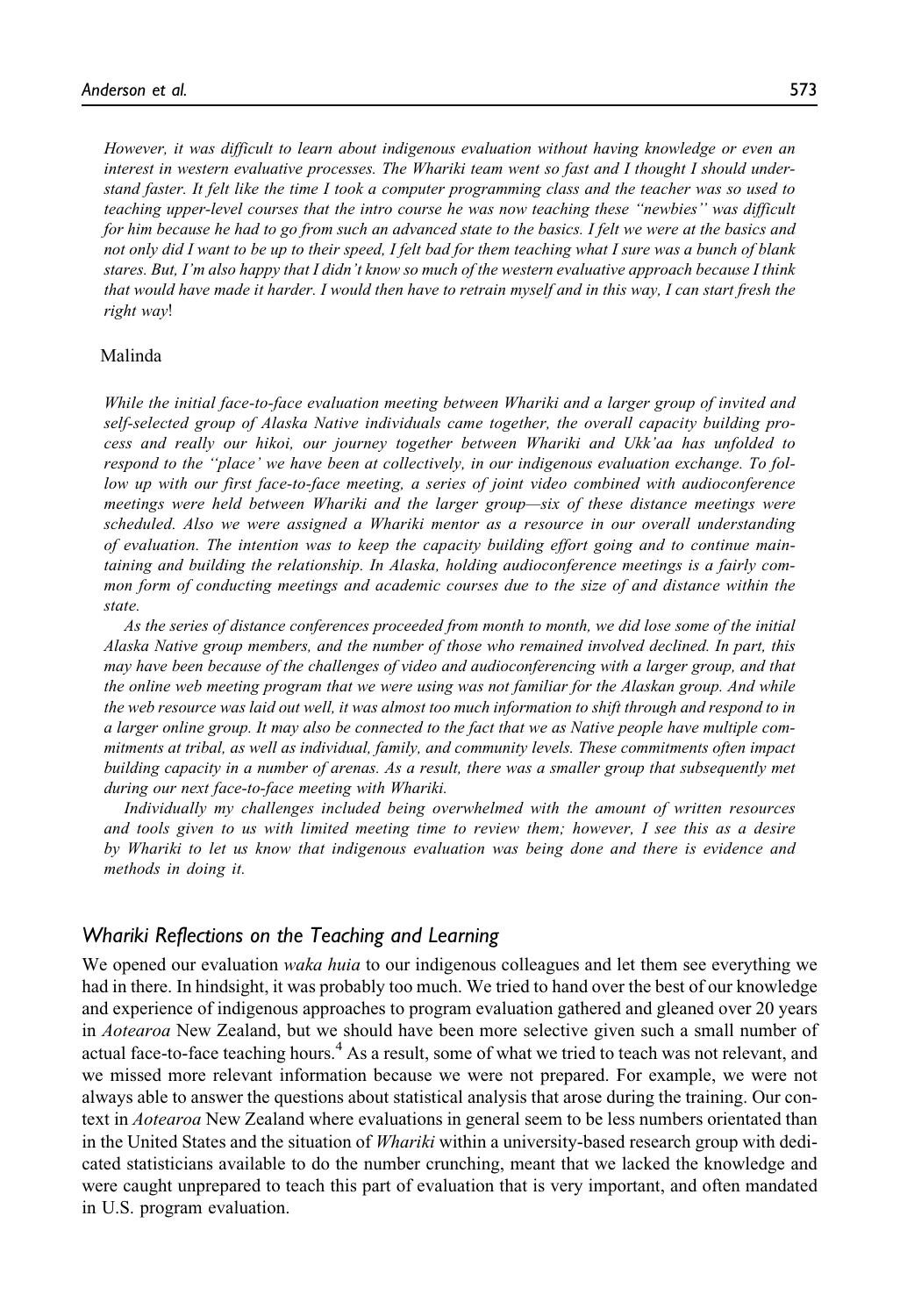We also struggled to maintain the relationships, so crucial in indigenous evaluation approaches (LaFrance, 2004; Wehipeihana, 2008) when teaching and learning was mediated through distance technology. Although familiar to most of the Alaskan trainees, teaching by teleconference was entirely new to us. We have had a small amount of prior experience with videoconferencing and were comfortable with it as we could still read the group from visual cues and adjust our teaching accordingly. However, when the video link between our institutions would not work, we were left floundering in totally unfamiliar territory, trying to teach multiple trainees by teleconference call. The delay over the phone lines meant that dialogue and group discussion were impossible, let alone the subtler but equally important elements in relationship building such as sharing of humor. The problems were compounded when sunspot activity over Alaska cut people out of teleconference calls without us knowing. It was wholly disconcerting to never know whether we had any students on the other end or not—and it was probably very annoying to trainees to have us continuously asking ''are you still there?''

The web group was planned as an important tool for the intermediary teaching and learning phase between workshops and although lesson plans, readings and so on were posted there, some students from remote rural Alaska had intermittent access to the Internet while others were without home computers and were not always able to access the web-group documents prior to lessons. For some, the unfamiliar format and sheer volume of information that rapidly accumulated was disconcerting and difficult to navigate. When the web-group hosts eventually lost all the data, it underscored the lessons for us, that Internet-based groups have their purposes but they must be easy to navigate and be secure places to deposit valuable knowledge.

In hindsight, the mentoring relationships also did not work as intended because trainees did not have practical evaluation projects to work on. There is an ongoing need for evaluators in Alaska, but trainees did not have enough knowledge or experience to take these positions and with 20/20 hindsight, it is obvious that most of the trainees were already fully committed in their communities and in their full-time jobs. In effect, we gave trainees a taste but without the potential to gain the needed skills, qualifications, or a clear career pathway to pursue evaluation as a profession. We would help as and when we could, but basically, it was going to be up to Alaskan people to develop this pathway.

Perhaps the most disconcerting experience for the Whariki team was related to the institutional position of the Interior-Aleutians Campus within the University. We were intending to train a small group of Alaska Native people in indigenous evaluation, but ended up with a class that included nonnative people who self-selected to attend. Although IAC had been designated an Alaska Native Serving Institution by the U.S. Department of Education in 1999, they were not allowed to limit attendance to Alaska Native peoples, as this would be deemed racial discrimination. For Whariki, this was a strong reminder that we were in a foreign context. In Aotearoa New Zealand the norm in Maori evaluation even within institutions like universities, has become "by *Maori*, for *Maori*" which is a reflection of our Treaty based right to self-determination.<sup>5</sup> We wondered what rights Alaska Native people had to determine their own actions within the institution of the University of Alaska before being labeled ''racist''—it obviously did not extend very far.

As evaluation trainers, we lamented the loss of the ideal of indigenous group learning together about indigenous evaluation. We were not keen to have uninvited nonnatives in the class because we knew from experience in other indigenous settings that it tended to change the group dynamic—the dreams and stories we shared would be tempered by the presence of people who did not share our indigeneity. This was not ideal for teaching and learning either, as these people could have nothing to contribute to the development of distinct Alaska Native approaches to evaluation. But it was not a situation that we could change, so we trusted the *hikoi* process and walked alongside our indigenous colleagues, in their institutional context.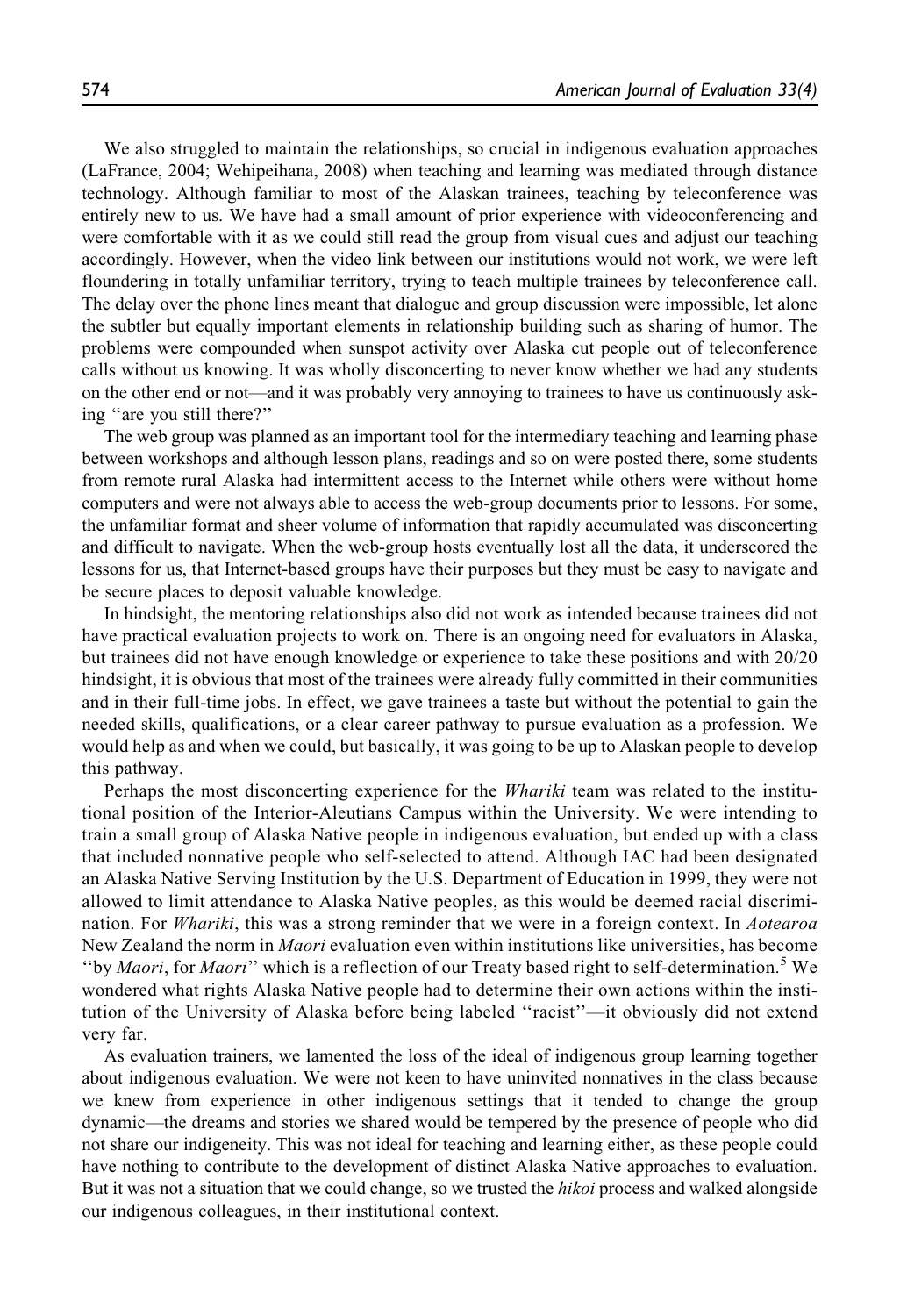# Key Learning From the Capacity Building Project

# Ukk'aa Reflections

### Drena Mcintyre

Drena McIntyre is an experienced community facilitator and fund-raiser with more than 28 years of experience in meeting and workshop facilitation, grant writing, program development, program management, and grant writing instruction. Drena lives in Fairbanks, Alaska, and is the daughter of William Guthrie of the Tsimshian nation and the late Nellie Brandal of the Unangan nation. She has a son, a daughter, and one granddaughter.

I appreciate and aspire to the Whariki approach wherein the evaluator/evaluators walk beside their clients from beginning to end of a project/program including the visioning/planning phase. I believe this gives the evaluator the depth of understanding needed to not only evaluate the project/program in such a way that it is driven by the creators of it in answering questions they want answered, but also provides benefits to project personnel such as mentoring and professional growth so that they may someday do their own evaluation work.

I am very grateful that Te Ropu Whariki is willing to teach and mentor our little cadre of potential evaluators here in Alaska. However, I believe our biggest challenge is that of making inroads into ''institutional'' change wherein grantors will support and ascribe to our new approach to Alaska Native evaluation for Alaska Native projects and programs.

Receiving and carrying out the goals and objectives of a government-funded grant is a profound responsibility. The relationship between the grantee and the federal government is very different to relationships within a smaller community with shared cultural values.

The relationship with federal agencies is:

- $\bullet$ Formal
- $\bullet$ Impersonal
- $\bullet$ Based on federal laws and regulations, and is not community-based
- $\bullet$ At arm's length, and not a partner or personal.
- $\bullet$ Based upon grantee's action or inaction to compliance, and not your intent.
- $\bullet$ objective, not subjective.

In direct contrast, the relationships within Alaska Native communities are:

- -Informal
- $\bullet$ Very personal
- $\bullet$ Based on cultural ways of knowing and beliefs
- $\bullet$ Close-knit, as a partner and/or family member
- $\bullet$ Based upon your good intentions and your word as a person in your community
- $\bullet$ Very subjective, not objective.

#### James

I love the way ''hikoi'' is put. It is a path we take together, and should always be balanced in this way. I find that working on an evaluative project you never know what to expect when you begin the process. How are these people going to react towards me, will these people be irritated with me or will they be cool with me. Sometimes these are the things going through my head before doing interviewing research with new people involved with your program evaluation. The first times can be a little scary, but I'm always able to tell myself this is just a conversation about a subject they know about, and they are telling me a story about it. 'Telling the story' is a phrase I use a lot. Eventually I found that interviewing takes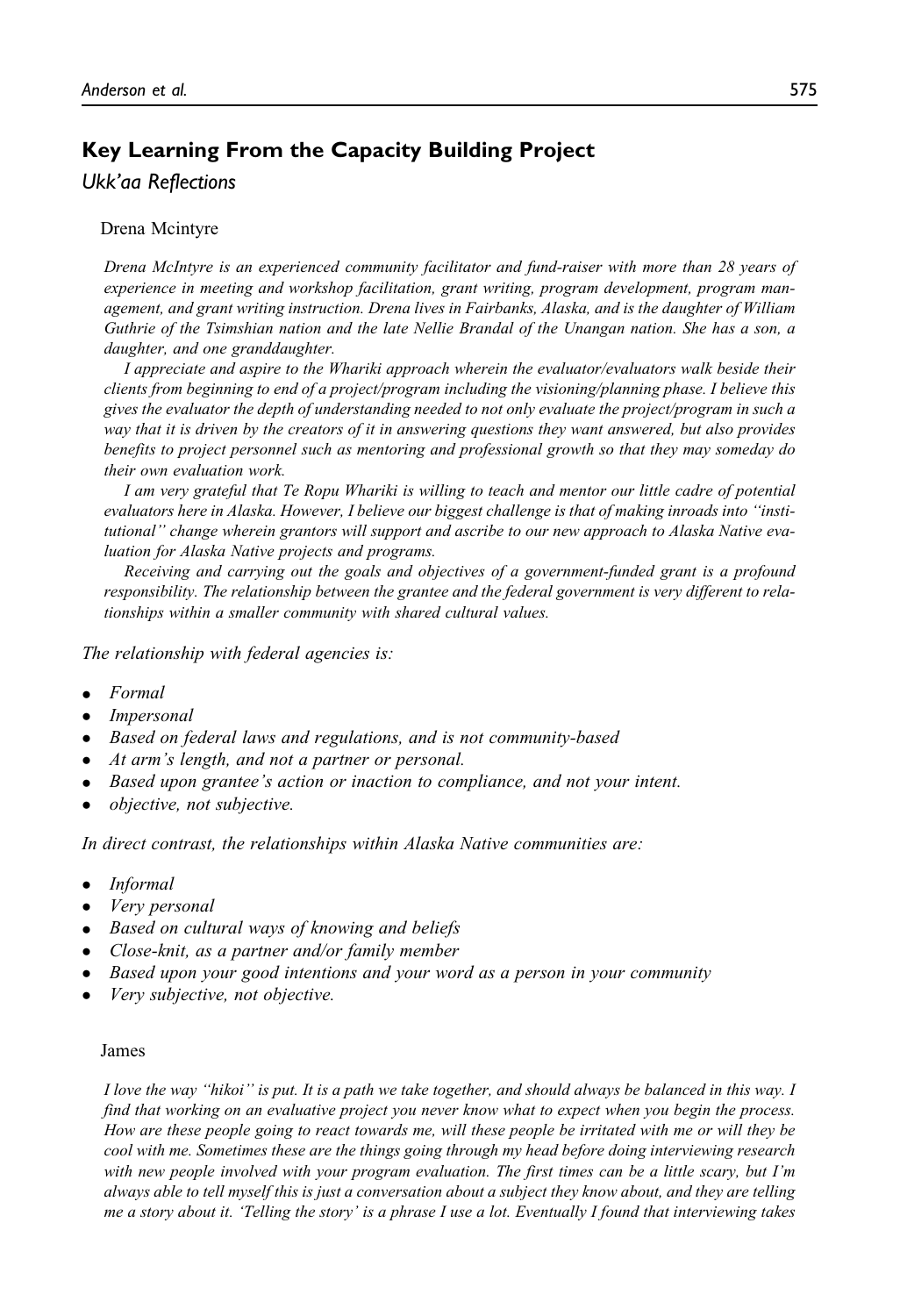practice and preparedness, so be ready when you begin interviewing new people. I also try not to be too challenging with my questions, just enough to stir the mind, and get the people talking about stuff. And don't speak to soon . . .

More reading and writing helps in building your own capacity as an evaluator, I have also struggled with this. In order to do someone's story justice, you need to effectively learn how to interpret pertinent data found within one's research. This is the tricky part, interpreting and being culturally sensitive to a story for an audience that wants concrete answers. The goal is to make things better through these experiences and make it sound convincing enough to keep things going. Effective reporting is where my challenges began in the process of learning evaluation. My writing has come a long way since the beginning though, and sometimes you just have to force yourself to do it.

I have now learned that respecting a people and their culture is a big part of Indigenous Evaluation. In fact, as Alaskan Native Evaluators, we prefer to hear stories about life in a community before we even step foot into asking questions. To find success in evaluating rural programs in Alaska, you must find a way to build relationships first.

#### Debbie

I am reminded of the countless research that has been done on and about the Nunamiut, my ''tribe.'' Behavior and thinking processes are interpreted incorrectly and when published the academic/literature world believes that what is written is the truth. So information is incorrectly shared with the rest of the world and many times the information is not respectful; the misinterpretation depicts the Nunamiut as nonsensical people. If the researcher shares their information with the Nunamiut before publishing, many of these errors could be avoided.

James speaks of building relationships with clients and colleagues. This is something that has always stayed with a majority of Indigenous people. The value of kinship: Even in my work, there is expectation to make relationships with community members before seeking help with projects or meeting students' needs.

#### Amelia

Many of us are not closely in touch with our culture and to me, it was another compelling reason to know who I am culturally to better understand the needs of the programs I serve and the world as a whole. Our stories are so similar, the Maori and Alaska Native, we even look similar. But, their journey is further down the road in certain respects even though the road we've both travelled is similar. This was another reason I felt that I could relate to these people from literally across the world. Our stories were similar and I wanted to go where they did . . . forward and how genius to use the cultural wisdom of our ancestors as a foundation for successes we have borne witness to since time immemorial.

I have since been inspired to learn more about the evaluative process and believe wholeheartedly in the importance of developing trained professionals that can evaluate Alaska Native programs. I had even tried to attend training on program evaluation after my enlightenment and was wholeheartedly disappointed with the linear, nonsensical approach, which I guess really just strengthened the notion that ''indigenous'' was the piece that made the Maori approach effective.

Unfortunately, the resources are limited and why it is important to get the word out! Everyone should know!

### Malinda

Through our training and knowledge exchange with Whariki and the parallel evaluation of a project that I was administering through my work, I've increasingly come to see the power and place of evaluation as a significant tool and resource in the process of making positive shifts in our Indigenous organizations and communities—sites where program and project efforts are created and unfold.

Although I was curious about evaluation because I wanted to improve my understanding and feel more competent about administering the evaluation piece in the project I administered, I did not expect to be ''pulled into'' and remain involved in the ongoing, loosely structured, and desired effort to continue building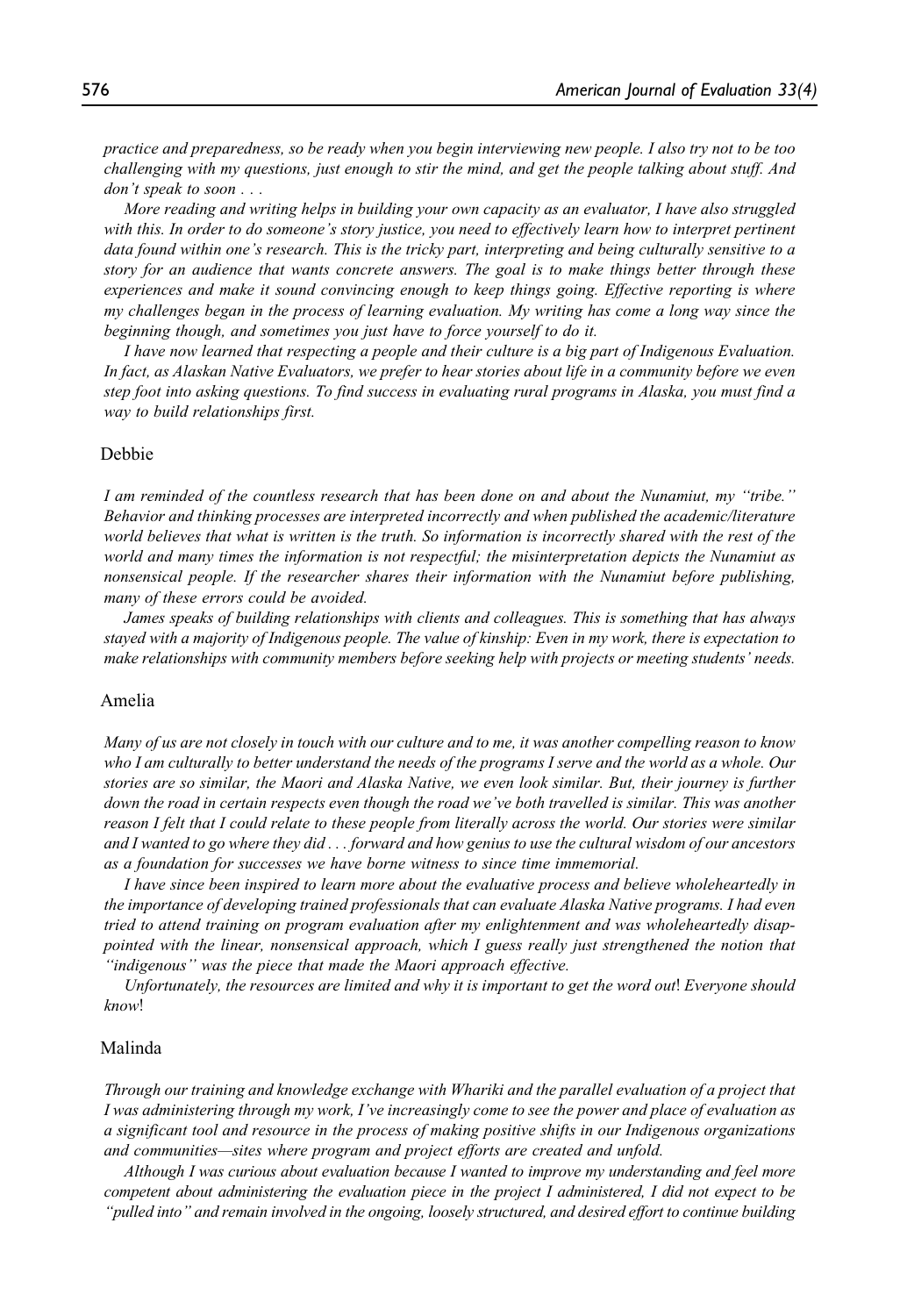Alaska Native and indigenous evaluation capacity. For me, having a dialogue with Whariki—this particular group of four indigenous women evaluators—brought more successes than challenges and elevated and revealed that yes, we Alaska Native people are making evaluation decisions all the time and we clearly have a ''place'' and vested interest in ''doing it our way''—envisioning and following our own dream.

One of our biggest successes, or in my case, a breakthrough and shift in my whole thought process was to be validated and, in a sense ''freed'' to experience and follow (hence implement and explore evaluation areas/topics/questions) on what you know as an indigenous person. The training with Whariki raised our awareness and with awareness you have the choice to follow the path that you know will work best on behalf of your People. This awareness and feeling of being culturally validated in your professional work was a big internal release to perceive and proceed in a manner in program delivery and shifting that evaluative lens in a way that increases the potential to make an impact in our work. It was like someone gave me the ''green light or broke the dam'' so that you could pursue, record and document (write)—to take action and make explicit why you sought a certain approach that culturally aligned with ourselves as Alaska Natives.

In building a professional relationship with Whariki, we are more able to see and articulate areas to explore in evaluation that are reflexive and respond to the vision we see for ourselves. Having a dialogue with indigenous people half way around the world provided us with a place to share stories and perspectives, and be exposed to another indigenous group that used western evaluation models and tools but were based in their own value system. It also let us know that we do have evaluation questions that we want to explore, and the ones that may be identified by a funder or by the evaluation ''done to us'' may not fully explore areas that we want feedback on or see as prominent. It is also important—more important than it appears—that we trained as a group and now have a small team striving to continue building our evaluation capacity. As individuals we all have layered commitments with our families, work, and communities, so having a small group that collectively learns and aims to expand knowledge and skills with evaluation keeps us determined—self-determined to continue our efforts on behalf of our collective community.

# The Seasonal Model---One Example of "Doing It Our Way"

### Malinda

As a tool that was initially introduced at the training, I struggled to ''get'' or understand the linear logic model, which is a common mainstream evaluation model. To me the logic model is more analytical than big picture or ''global'' in the way it is used. This was a common response for many in our Alaska Native group and so we turned to using and presenting the cyclical/seasonal model many of us could relate to or used in our own development processes.

This seasonal model has been developed in various forms, and been also referred to as the Athabascan Circular Model, the Community Engagement Model, the Athabascan Circle and the Indigenous Seasonal Model (Aruskevich, 2010). It was originally developed as the Seasonal-Cyclical Model by class participants, who were Athabascan from Interior Alaska, during the fall of 1995 in a University of Alaska Fairbanks' Interior-Aleutians Campus course (Figure 2).

#### Debbie

A circle is a model just about any Indigenous person can relate to. Linear thinking does not make sense to me. How can something end and not begin something else? In Fairbanks, many nonnative people complain to no end about winter coming; the cold weather, the darkness, etc. Without winter how would we have spring and summer? I do not understand the complaining but it happens and it irritates me.

### Amelia

I can't say that the circle has any one particular meaning to me other than we are an oral tradition based culture in which all stories are circular in nature. This to me seems universally Alaska Native, meaning that all Elders I've heard tell stories tell it in this manner regardless of what kind of Native they are. Also,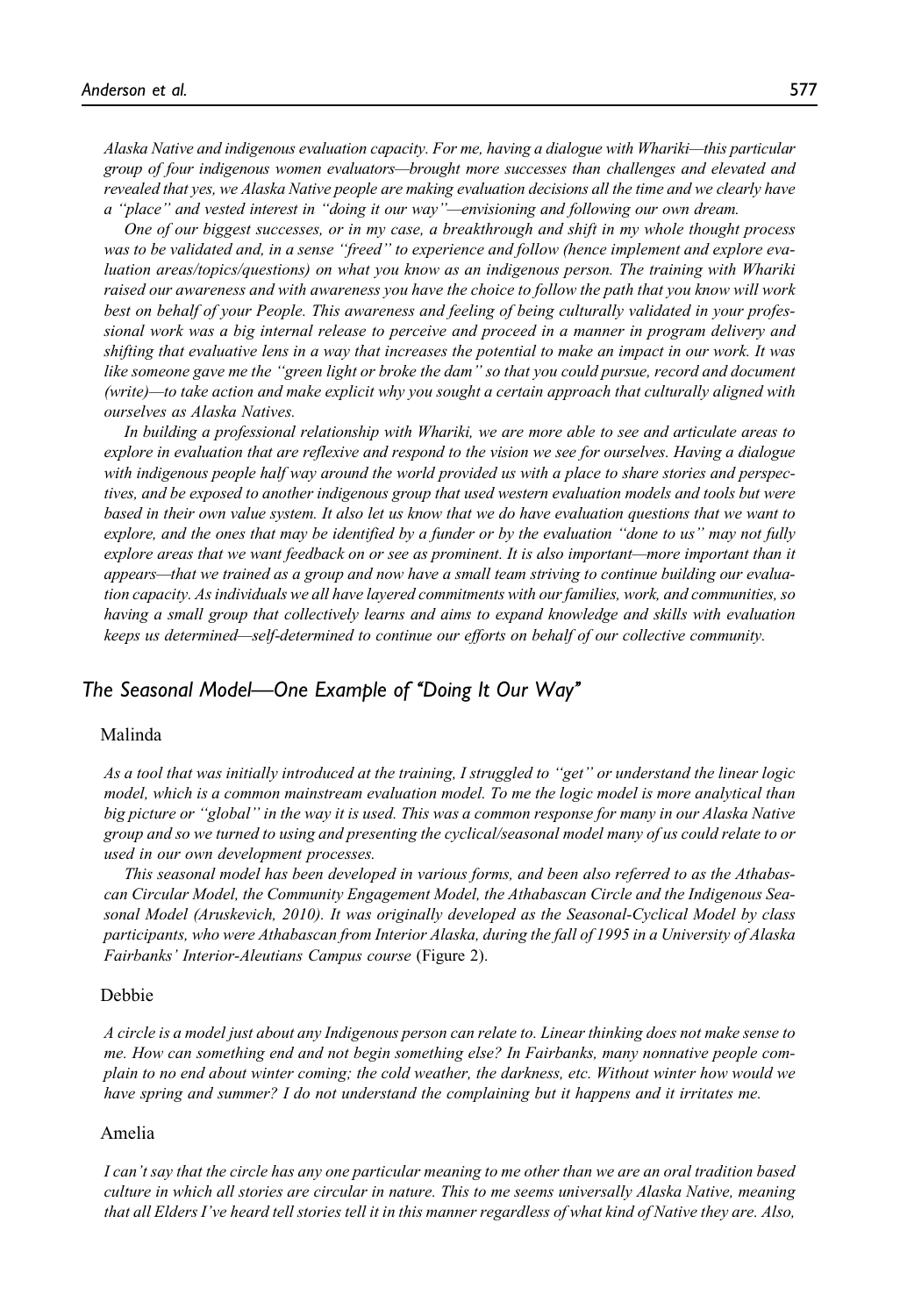

Figure 2. Seasonal model.

a circle is not linear! I think the linear model is what I struggled with the most with the evaluation models that don't incorporate indigenous philosophies or approaches. The circular approach is more natural. In Tlingit culture, we are very symmetrical and balanced in the visual representation of things and the circle assists with this way of thinking. Also, the sun and moon are circular and play a significant role in stories, folklore, and songs.

### James

Thinking of the circular model is something I haven't used yet, but a device my mentor uses on most projects to strategize and plan for. I like to write stuff down as it comes, and try to keep paper handy, as for sometimes I get ideas lying in bed at night before I fall asleep. As a new evaluator, I think everyone finds a personal way to plan for projects, and it should never be limited. The road of 'Indigenous Evaluation' is always changing, a people will find a way to survive, as well as a program evaluator will find a way to evaluate his or her own.

# Whariki Reflections

The outcomes for us as at *Whariki* have been less about building Alaska Native evaluation capacity, and more about sharing indigenous experience and knowledge. As *Maori* evaluators we have shared evaluation theory and practice from our context with a group of very competent Alaska Native people. What we learned in the process of sharing our knowledge has been formative in our own practice of evaluation. We realized that we shared some common experience from our histories of colonization but we learned just how different the Alaska Native context is and therefore how crucial it is that Alaska Native people develop their own theories and methods of evaluation from the riches of their own cultural contexts. Of course, we knew this before we went, but there is nothing like being in a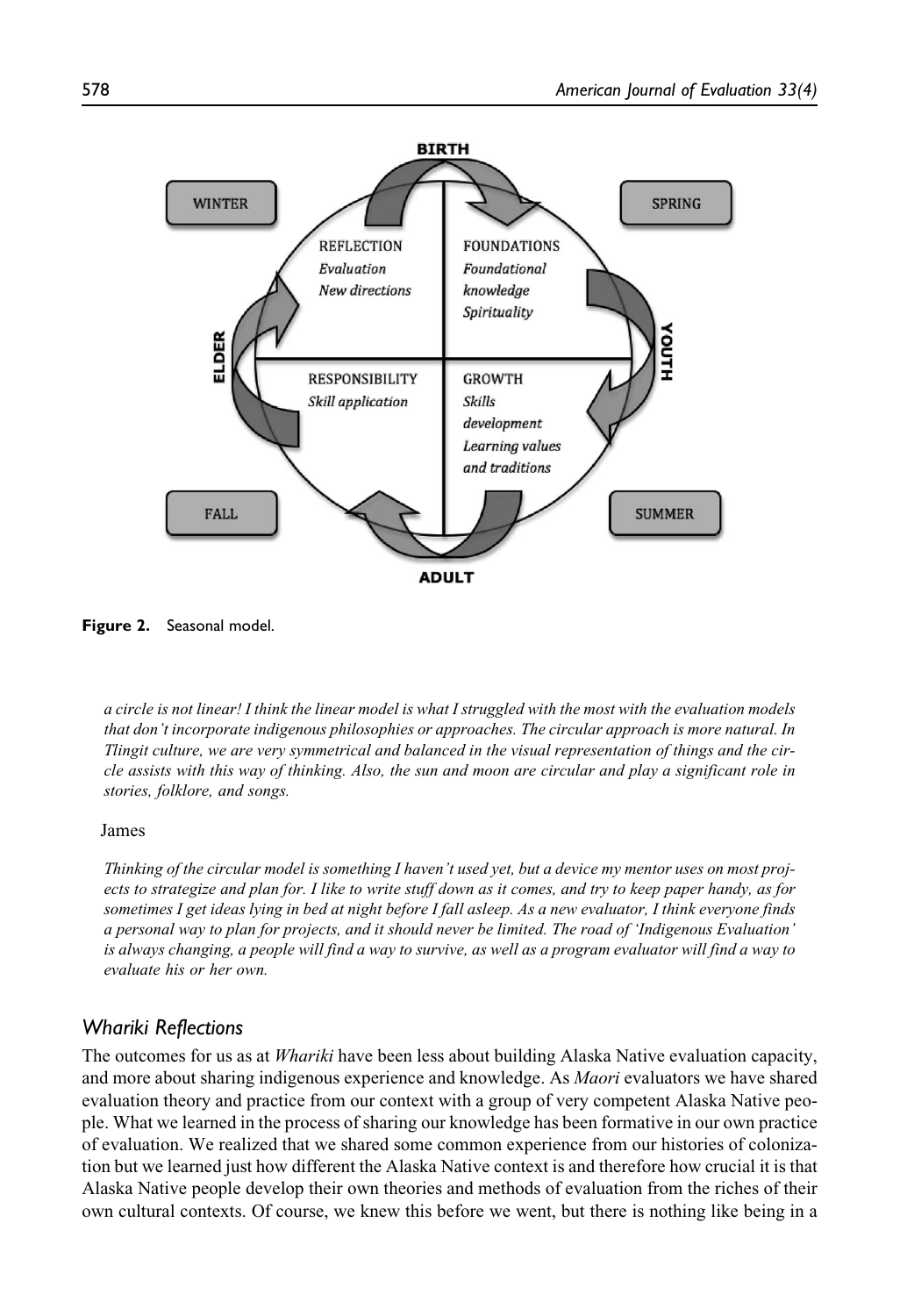totally different cultural context (not to mention going from 30 °C to  $-40$  °C) to remind you that you do not have the answers for these people from this place.

From our common histories of colonization and subjugation to the dominant culture, we shared a deep-felt empathy with Alaskan Native stories of cultural loss and suffering. We understood the frustration of having to use English language to try and express epistemological understandings that were best expressed in native tongues. We also knew the shame of not knowing our own tongue and having to try and learn it in academic settings, coping also with the tension of having a worldview that was at odds with the Western academic mind-set. We shared the same guilty anger at the ''well meaning'' paternalism that seemed to thinly mask a deeper cultural imperialism, and we shared an instinctive understanding that program evaluation, as it was most often practiced, was entrenched in this western cultural imperialism that made us feel so frustrated, angry, and ashamed.

By the end of our capacity building project, we also shared optimism about evaluation—that it can make a real difference for our communities if we can evaluate what is truly important to us, in ways that will enhance our development efforts.

We learned that *Maori* from *Whariki* and Alaska Native Ukk'aa, share a desire for evaluation to be principle based, and that there are many overlaps in the principles that we value. Examples include the high value placed on extended kinship relationships and on connection to place, spirituality, and the maintenance of sovereignty. However, the differences between our cultures cannot be downplayed for they are vast and the rich differences between tribal groups within Alaska are also marked. Representative of the diversity of Alaska Native cultures, the Ukk'aa cadre consists of Tsimpsian, Athabascans from the Deg Hit'an and Koyukon regions, Inupiaq, and Tlingit. The Seasonal model is a model for evaluation and planning that could not have come from our context in Aotearoa New Zealand where the seasons are very indistinct and although we have cyclic thinking in *Maori* epistemology, it is not generally focused on the four seasons. The Seasonal model represents a way of experiencing and ordering the world and also illustrates a profoundly different logic, in that it is nonlinear. Circular logic is common among Native American peoples, but initially we *Maori* experienced this as somewhat confusing, wondering where people were going when they were telling stories or attempting to explain the theory of change driving a particular program. In experiencing this conflict between indigenous and nonindigenous logic systems (Woorama, 2006), we learned just how ingrained the idea of western linear logic was in our own thinking.

Whariki had planned to open our evaluation *waka huia* and allow Alaskan Native people to pick out the treasures that resonated for them—we had not realized how many gems they would put into our treasure box for us to use as our evaluation *hikoi* continues. We were privileged to witness this small group of Alaska Native people have the revelation that distinct Alaska Native approaches to evaluation have existed for many thousands of years and therefore indigenous evaluation is ''only a new concept because it has been missing for so long''—one little gem of pure genius from among many that came out during the capacity building project. There is a wealth and richness emerging already as Alaska Native people begin to complete the circle from their ancestral evaluation knowledge to current program evaluations. Those are their stories to tell, when they are ready, and we hope we will still be journeying with them when they do.

Despite the many challenges, the key success story of this project from Whariki's perspective is the ongoing journey of a small cadre who have caught the vision for indigenous evaluation, dreamed dreams and then developed plans that chart their own trails for building Alaska Native evaluation capability and capacity. A small remnant of the original Ukk'aa are now the forerunners in indigenous evaluation in Alaska; they are the lead dogs in the team and they recognize that it is a small beginning with a long and difficult trail ahead but they are still meeting, still talking, and dreaming about indigenous evaluation.<sup>6</sup>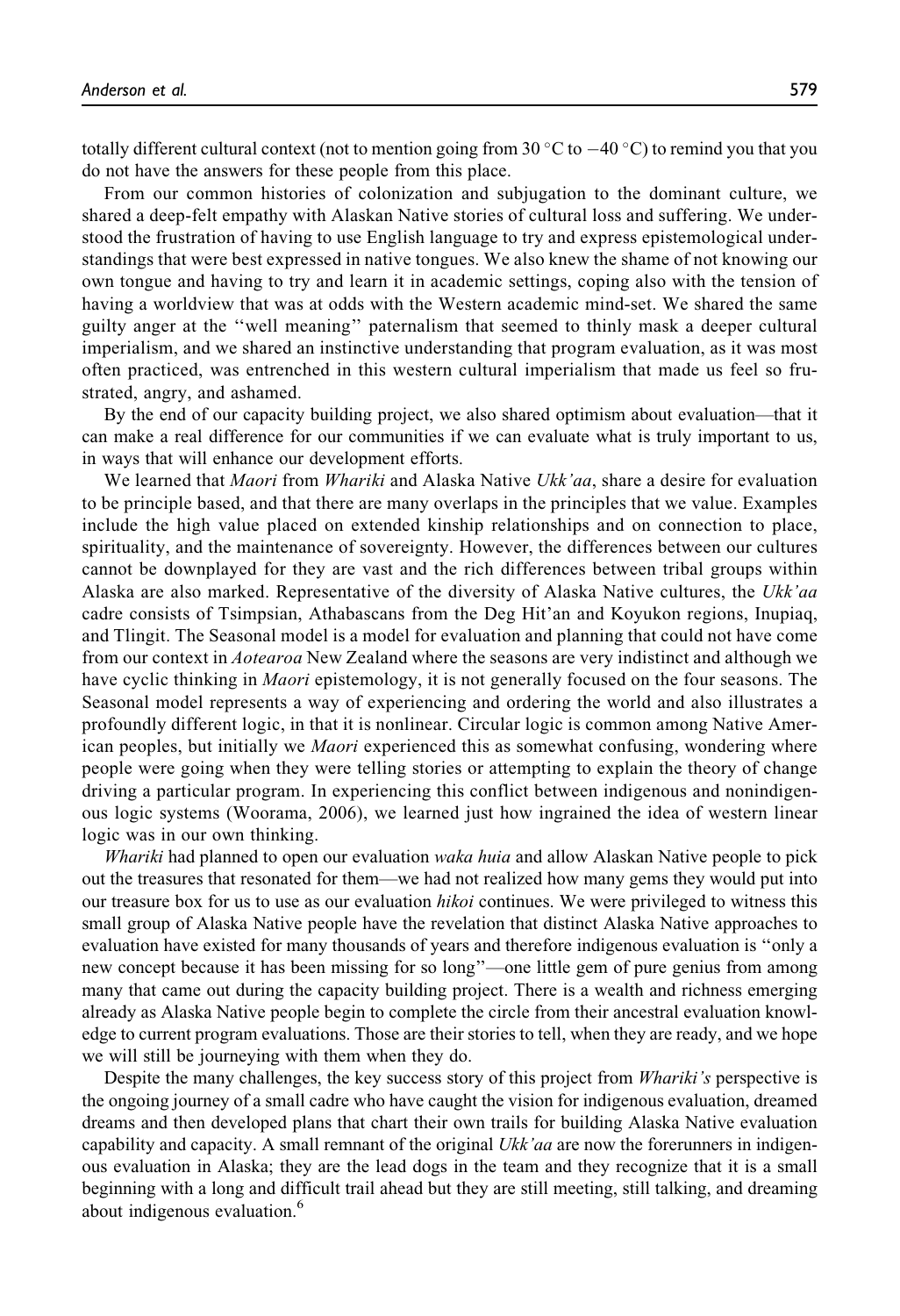# Ukk'aa Conclusions

#### Drena

Our little group of Alaska Native evaluators is willing and able to learn, and support and mentor each other. If we stay cohesive as a group, we can make change happen for Alaska Native programs. We need to commit to the ''long haul''.

### Amelia

I think little practical steps of applicable nature are in the cards. I figure, if we can DO, then it will be! If we wait to know it all, we will waste time, which is not to say that we jump in blindly, but that we don't overkill with meetings and good intentions. I'd also love to go to New Zealand and get formal training at Massey University. Farfetched? I think not . . . because they told me that you have to start by dreaming the dream . . . this is my dream. And before I can make anything happen, I have to fully know and understand so I can teach others. Our cohort talked about going together to Massey, I think it's possible.

I found this process inspiring overall. It's an opportunity of a generation, of a lifetime. I feel like the Alaska Native community is on the brink of movement, a revolution if you will. We are ready, capable and possess the desire for change and I see the Maori, Whariki, presenting an opportunity for this forward progress. I would like to find ways to develop my understanding and learn how to develop the evaluative efforts. I am honored to be included in the efforts even though I don't know much already. However, I think this also works in our favor because in essence, I represent the average Alaska Native who does not know about Indigenous Evaluation either and I can better learn how to teach.

#### James

I'm happy to be on this journey and to know, I'm not alone.

### Debbie

My ultimate joy is knowing that Indigenous evaluation is thriving among Indigenous people and the day will come to Alaska when this will be a norm in Alaskan communities. Having said this, my frustration is that it is not here yet. We continue to use nonnative measurements to measure Indigenous programs, projects, experiences, etc.

These frustrations continue on a daily basis in the office I work in. We are a Native serving department and our successes are low because the definition of success is nonnative. An example would be graduation rates; the University looks at graduation rates (quantitative) of Alaska Native people and the time it takes to graduate. I believe the Indigenous definition of success is what the journey to graduation was like; did the student feel welcomed when they first got to the campus? Was there discrimination against said student and what were the coping skills of this student to continue as a student? How many deaths in the home community did the student have to endure? How many times did a class have to be repeated before it could be passed? How much service was performed while in college that impacted their peers? Were friends made from in-state, out of state, and internationally? These are the kinds of questions that show the success of a student.

Many of the evaluation processes require quantitative rather than qualitative measures and many of our successes as Indigenous people are in the stories. Sharing narratives rather than numbers is the Indigenous way to share successes. For example, when we hunt caribou at home, the success is in the process of hunting rather than the number of caribou we shoot. The process includes the amount of energy exerted during the hunt, the number of bullets needed to shoot the animal, and where on the animal the shot hit. In sharing the experience, evaluation is included. The mistakes that might have been made are shared with the audience and what the hunter could have done better. There is the belief that nothing is perfect, there is always room for improvement.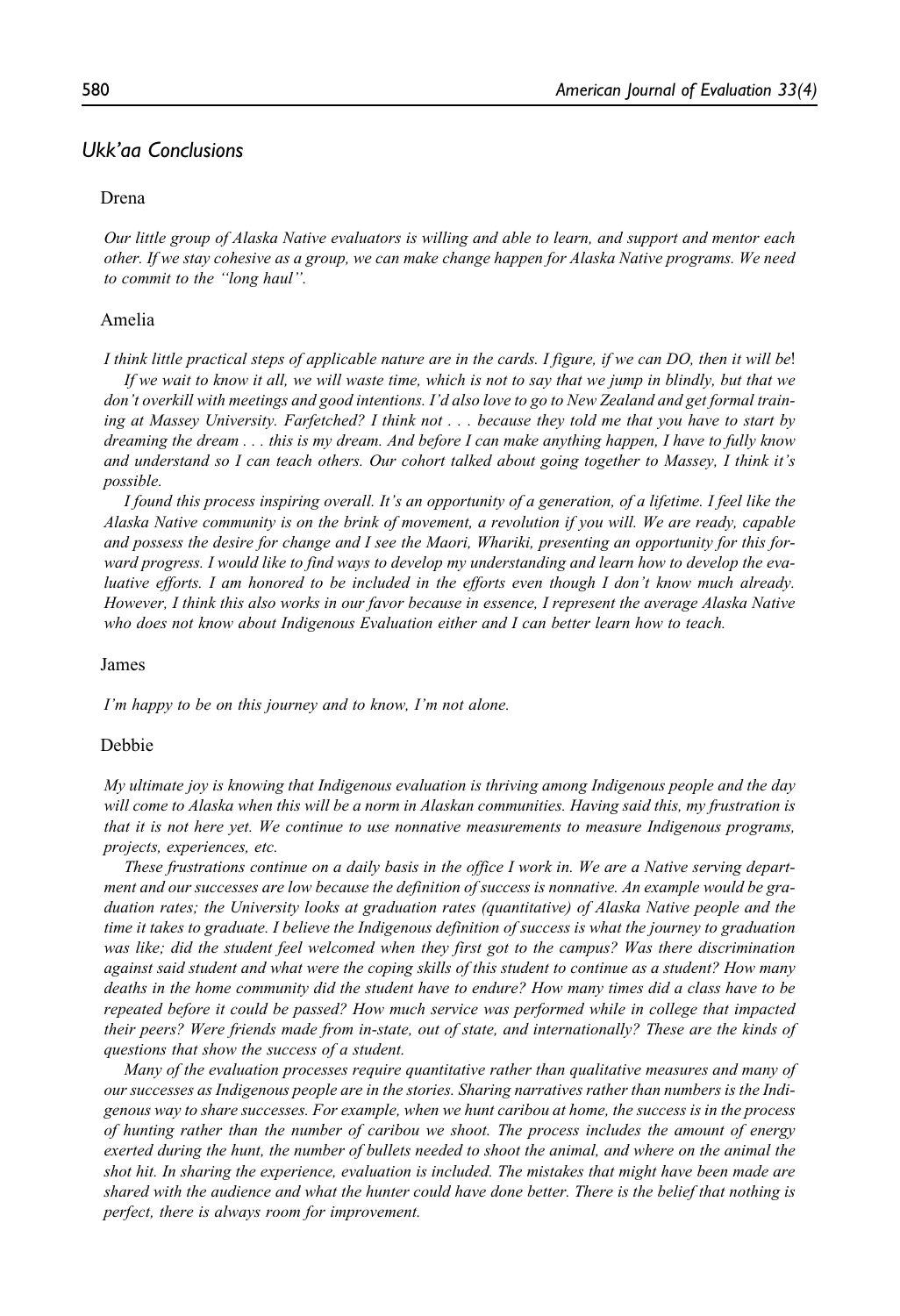To be an Indigenous evaluator, using Indigenous measures validates the Indigenous experienced with the rest of the nonnative world.

#### Malinda

In building capacity, I think we as Native people, realize that individually we all have multiple demands, and although it may mean that someone has to ''step out'' of an effort, in this case indigenous capacity building, while at the same time that person can also ''step back in'' and continue to contribute at another time. I think sharing a vision or ''dreaming a collective dream'' and sharing a history allows for that inclusive movement in capacity building. Perhaps that is why our group could so easily see how James' individual work in indigenous evaluation really aligns with our collective work and that we need and want to journey together. For us, the hikoi, with Whariki and internally within Ukk'aa, means staying the course together.

For our Ukk'aa group, we have since made efforts to gather together informally to continue to jointly agree to read, review and share our thoughts on indigenous evaluation work. We meet occasionally for coffee to discuss papers and support each other in our individual and organizational work, or as it is increasingly happening we find ourselves in the same meetings or working on the same initiative and there is an underlying understanding about indigenous evaluation issues among us.

In our knowledge exchange with Whariki, we are coming together—even loosely but with a desire to make systematic change. We have raised our awareness—making conscious our own ability to live and envision our own dream.

# Declaration of Conflicting Interests

The author(s) declared no potential conflicts of interest with respect to the research, authorship, and/or publication of this article.

#### Funding

The author(s) received no financial support for the research, authorship, and/or publication of this article.

### **Notes**

- 1. Indigenous is a term of self-identification. In this article, the term is used based on the following (United Nations Permanent Forum on Indigenous Issues): self-identification as indigenous peoples at the individual level and accepted by the community as their member; Historical continuity with precolonial and/or presettler societies; strong link to territories and surrounding natural resources; distinct social, economic or political systems; distinct language, culture, and beliefs; form nondominant groups of society; resolve to maintain and reproduce their ancestral environments and systems as distinctive peoples and communities.
- 2. One of the Whariki trainers will spend the 2011–2012 academic year teaching indigenous planning and evaluation at the Interior-Aleutians Campus in the Tribal Management Program. This has been made possible through a Fulbright Scholar-in-Residence Award. The Award also makes it possible for the Whariki trainer to continue to journey with Ukk'aa.
- 3. ''The Koo.eex is a [Tlingit] ceremony in which the deceased member or members and ancestors of a clan are remembered. It is a time for the surviving clan members to push away their sorrow after a year of mourning, to celebrate life, to reaffirm their social and kinship bonds, and to ceremoniously present their clan *at.oow* (clan regalia, objects, songs and stories).'' http://www.sealaskaheritage.org/programs/Koo.eex\_Memorial\_ party.pdf.
- 4. Approximately 30 hr in total (included in this face-to-face time were important cultural ceremonies, greeting campus visitors, feasting and celebrating important events with our hosts).
- 5. Treaty of Waitangi—Aotearoa New Zealand's founding document signed in 1840 by the Crown and Maori chiefs.